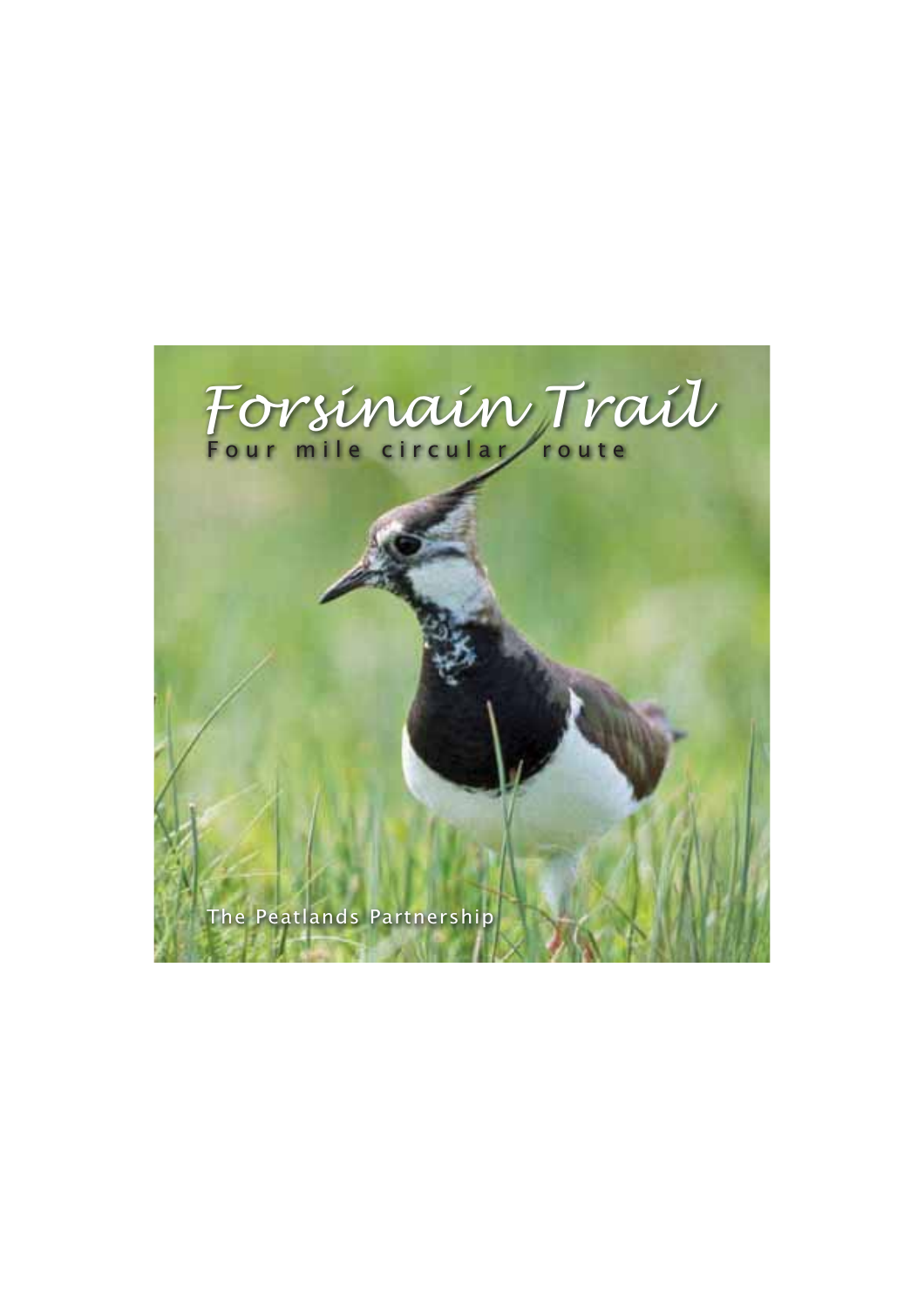### *The Forsinain Trail*

Sitting on the edge of Caithness & Sutherland's high quality bogs, the four mile Forsinain Trail is selfguided and takes in farm fields, bog pools, riverside and woodland allowing an insight into conservation management and exciting wildlife.

It starts on The Flows National Nature Reserve, part of RSPB Forsinard Nature Reserve, continues through Forestry Commission Scotland's Forsinain Forest and returns along the privately owned River Halladale salmon river.

Front cover: *Lapwing*

©RSPB

This circular trail which rises 100m to the bog begins at the roadside car park on the River Halladale before ascending the farm road through fields used intensively by feeding and breeding peatland bird species. As there is a steep hill on the farm road, a small car park has been created above it for the sole use of disabled drivers which will provide views and bird watching into the adjacent fields.

Further on, the trail follows a grassy track to the top of the fields and out onto a small area of blanket bog with peat cutting and bog pools, which is crossed on flagstone stepping stones.

The trail then follows an unsurfaced route for approximately one mile through a conifer plantation with restoration felling and passing close to a loch where red-throated divers sometimes breed.

Descending on the forest road the final section follows an unsurfaced route along the grassy riverbanks of the River Halladale with a short climb to a viewpoint on the way.

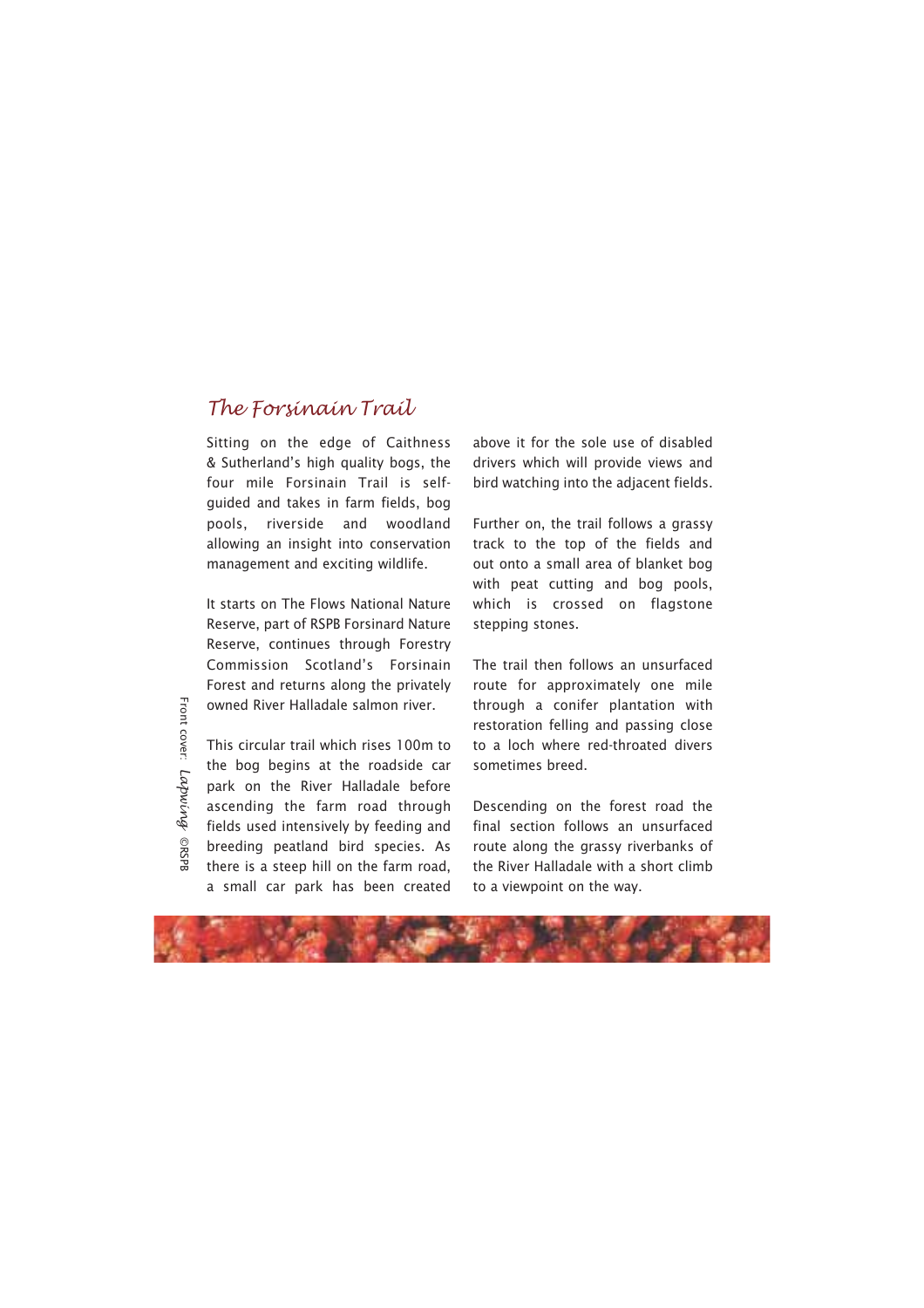# *Safety*

Strong footwear and outdoor clothing are highly recommended as are food, water and a mobile phone. The peat bog section is very wet and visitors are requested to stay on the marked path and flagstones for their own safety and to avoid damaging the fragile surface, which can take many years to recover from trampling.

The trail is partly on a National Nature Reserve, passes breeding areas for specially protected birds and mammals and runs through a farm with cattle and sheep and a private dwelling.

Please keep your dog on a short lead or under close control at all times.

Please remember that National Nature Reserves are carefully managed for nature conservation and to safeguard rare animals and plants. Take care to avoid damaging the site or disturbing its wildlife, or interfering with its management or enjoyment by others.

Total circular trail length: four miles.



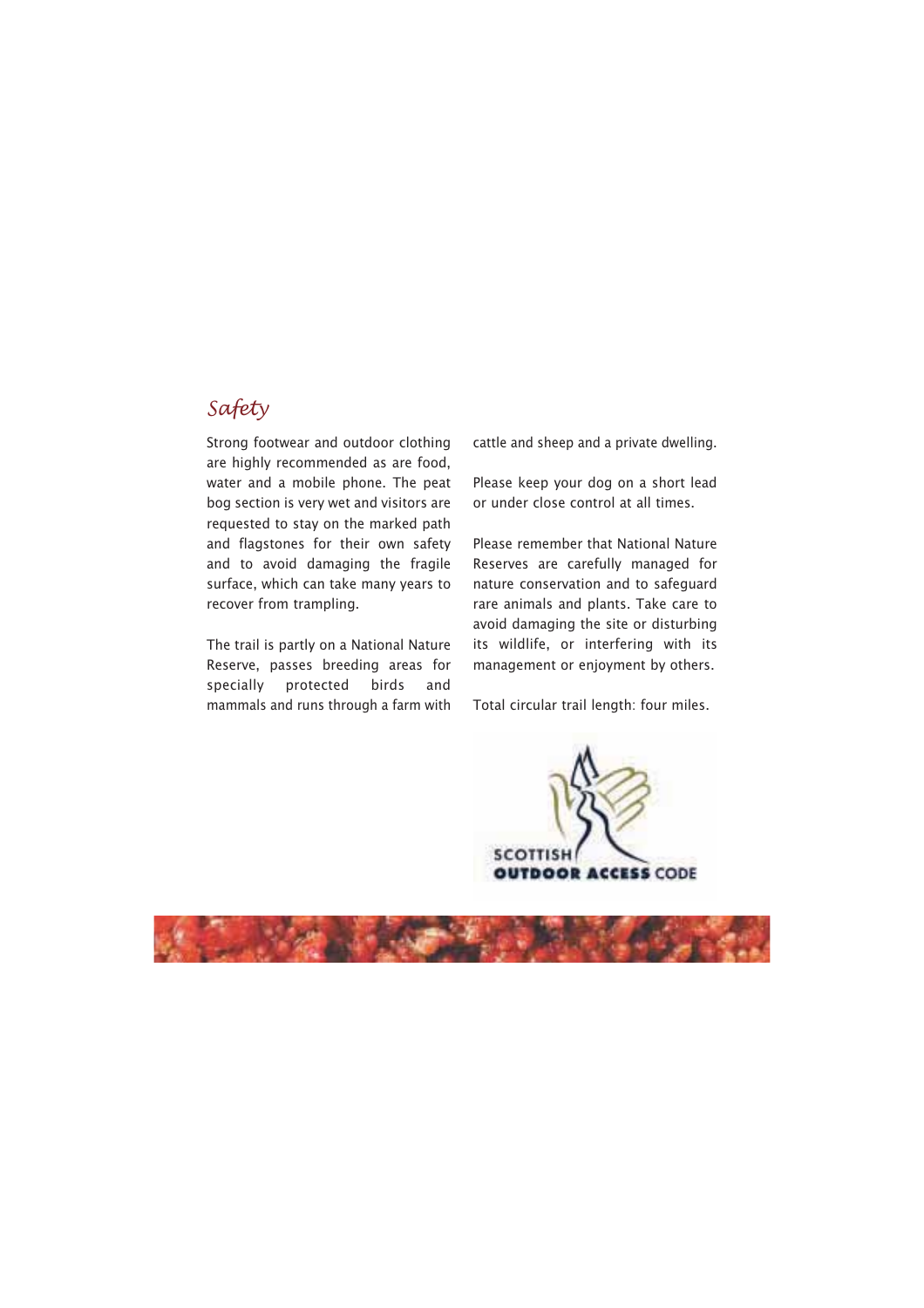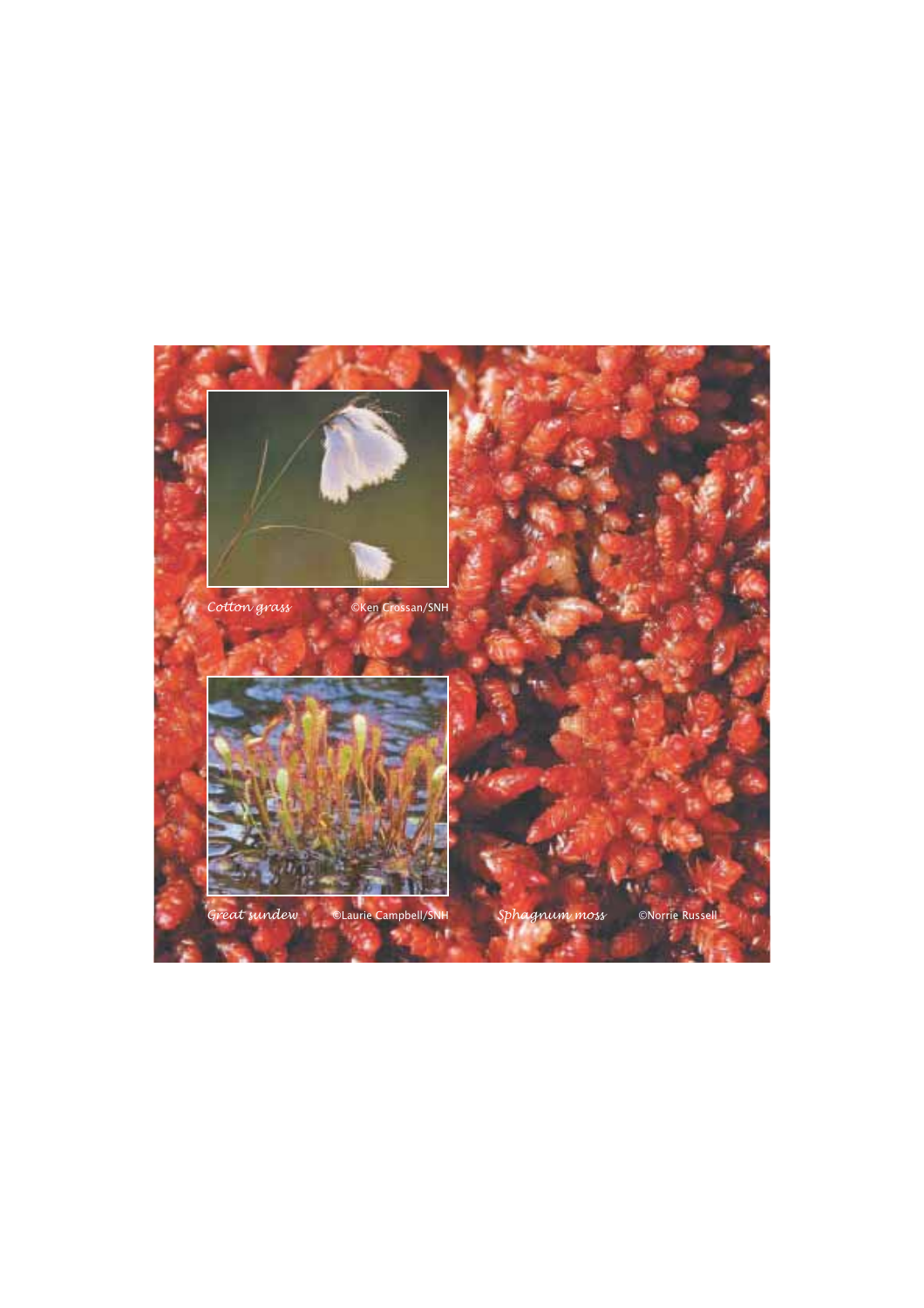

*Greenshank* ©Norrie Russell



*Golden plover* ©RSPB



*Dunlin* ©Ken Crossan/SNH

# *1. Trail Head*

A great peatlands experience starts here!

#### *2. Forsinain Fields*

In addition to producing food, farmland can provide a home for a wide variety of birds, wild plants, insects and other animals. Forsinain Farm is owned by the RSPB and is managed primarily to provide a feeding ground for the golden plover and dunlin which nest on the surrounding bogs. During the breeding season (April to July), they can be seen in full plumage as they fly in daily from the surrounding peatlands to feed and gain condition for egg laying and chick rearing. Here they join local lapwing, greylag geese, curlew and snipe on the grazed fields with special bird food crops attracting breeding reed bunting and filling the air with the bubbling song of skylarks.

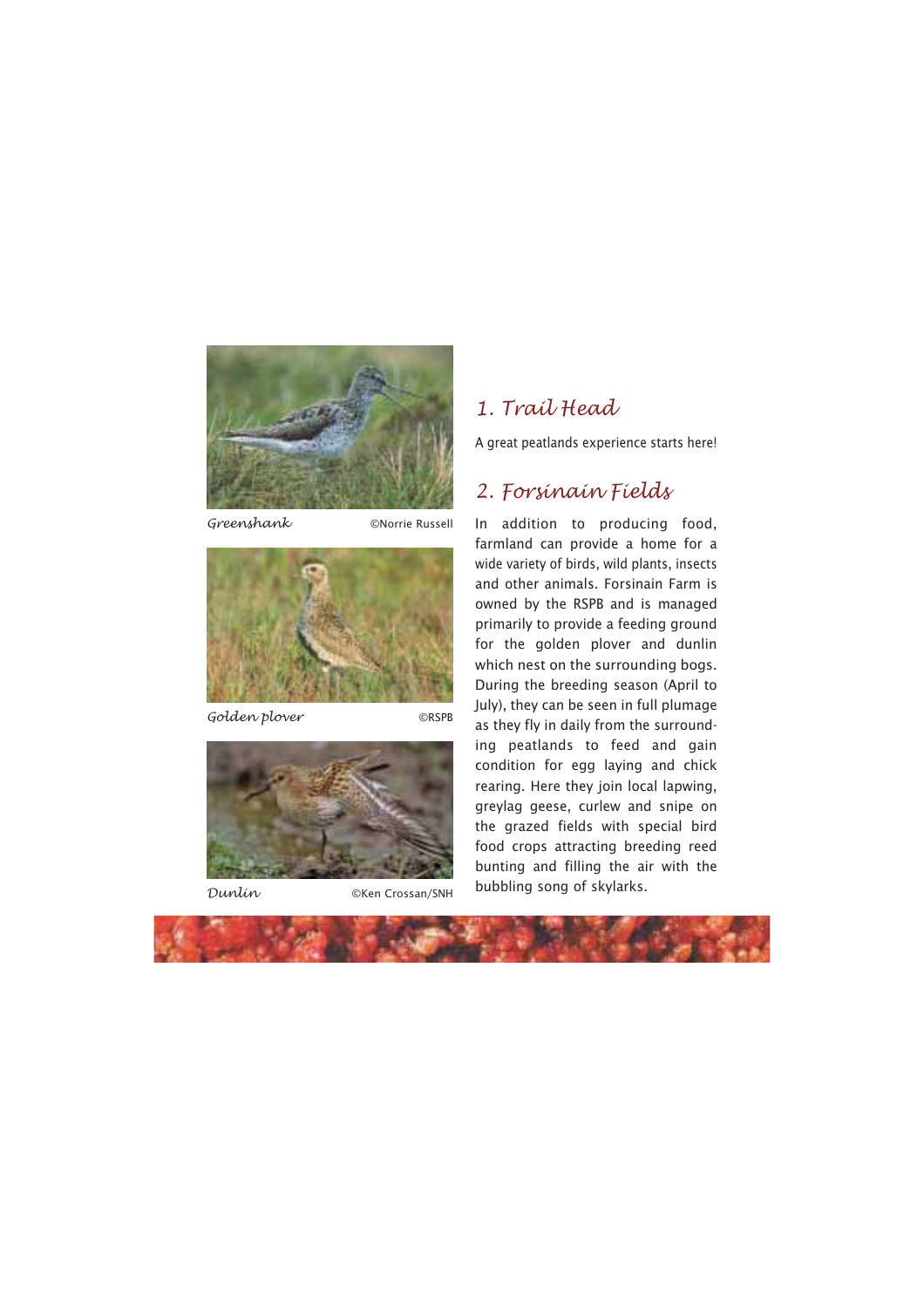## *3. Peat Cutting*

Here you will be able to make out the edges of old peat cuttings associated with the farm. Hand cutting peat for domestic fuel is a traditional activity that causes little long-term damage to the bog when the vegetated turves are carefully replaced to regenerate, although larger-scale peat extraction can be very damaging and is unsustainable. Once air dried, the peats, shrunk and hardened, are carried home to burn in the winter. Peat bogs consist of a relatively thin spongy living layer of specialised

moss and other bog plants covering a thick layer of peat.

This peat is composed of the dead remains of plants built up over the last 7,000 years. Unusually, the waterlogged oxygen-free conditions in peat bogs prevent the dead plants from breaking down preserving them in the soil. Peat in these blanket bogs is built up at an average rate of only 1mm every four years, so peat taken from just a metre below the surface can be four thousand years old!



Peat cutting-Forsinard ©Norrie Russell **CLING COMMENT** © CLinda Hutton

*An old shoe found in the Caithness peatlands estimated to be 200 years old*



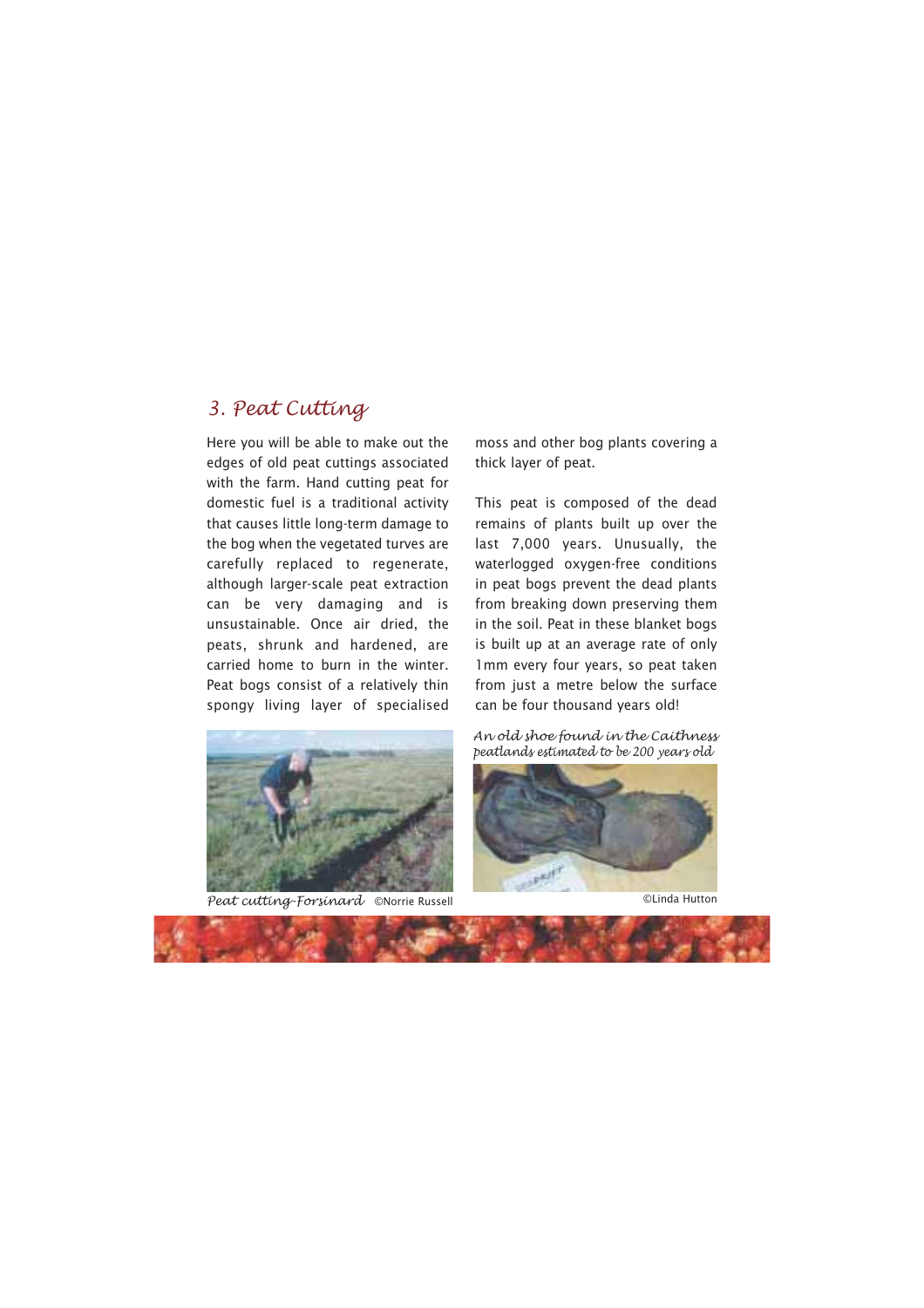

*Dubh Lochans near Forsinard* ©Steve Moore/SNH

# *4. Dubh Lochans*

Bogs develop a surface of hummocks and hollows, with the deeper hollows lying below the water table and appearing as water-filled pools. Their colourful 'Persian carpet' appearance is due to the rich and dynamic pattern of colourful sphagnum mosses, cotton and deer grasses, lichens and other plants, changing with the local ground conditions. Sphagnum moss, which is the major creator and component of

peat, provides more or less continuous cover over the bog surface. Look closely for the tiny sundew leaves which are covered in red hairs, each tipped with a droplet of sticky 'dew' which attracts and traps unwitting insects as large as damselflies.

Large heath butterflies and dragonflies frequent the pools along with frogs, newts and water beetles.

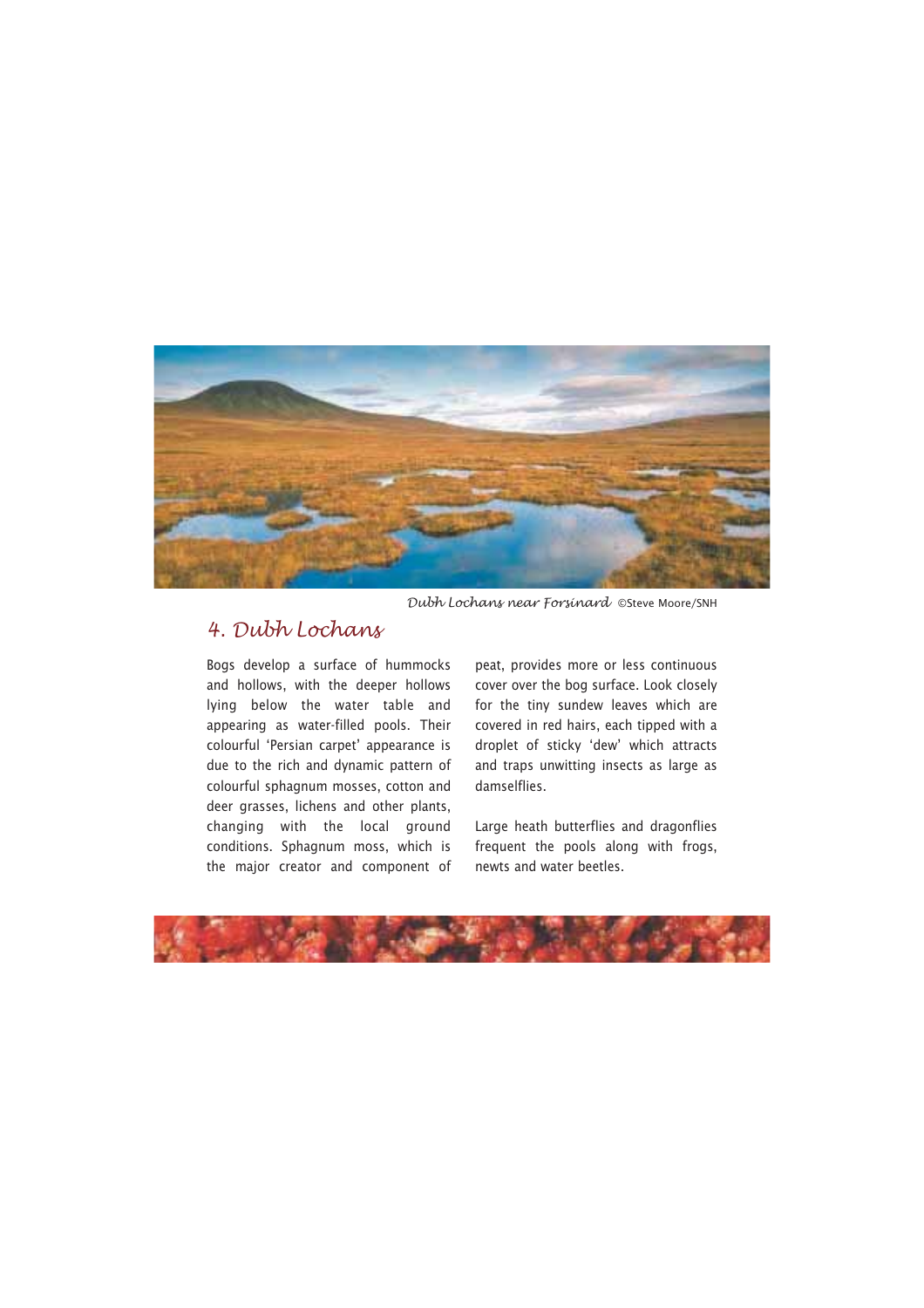



*Golden eagle and ravens* ©Julian Smith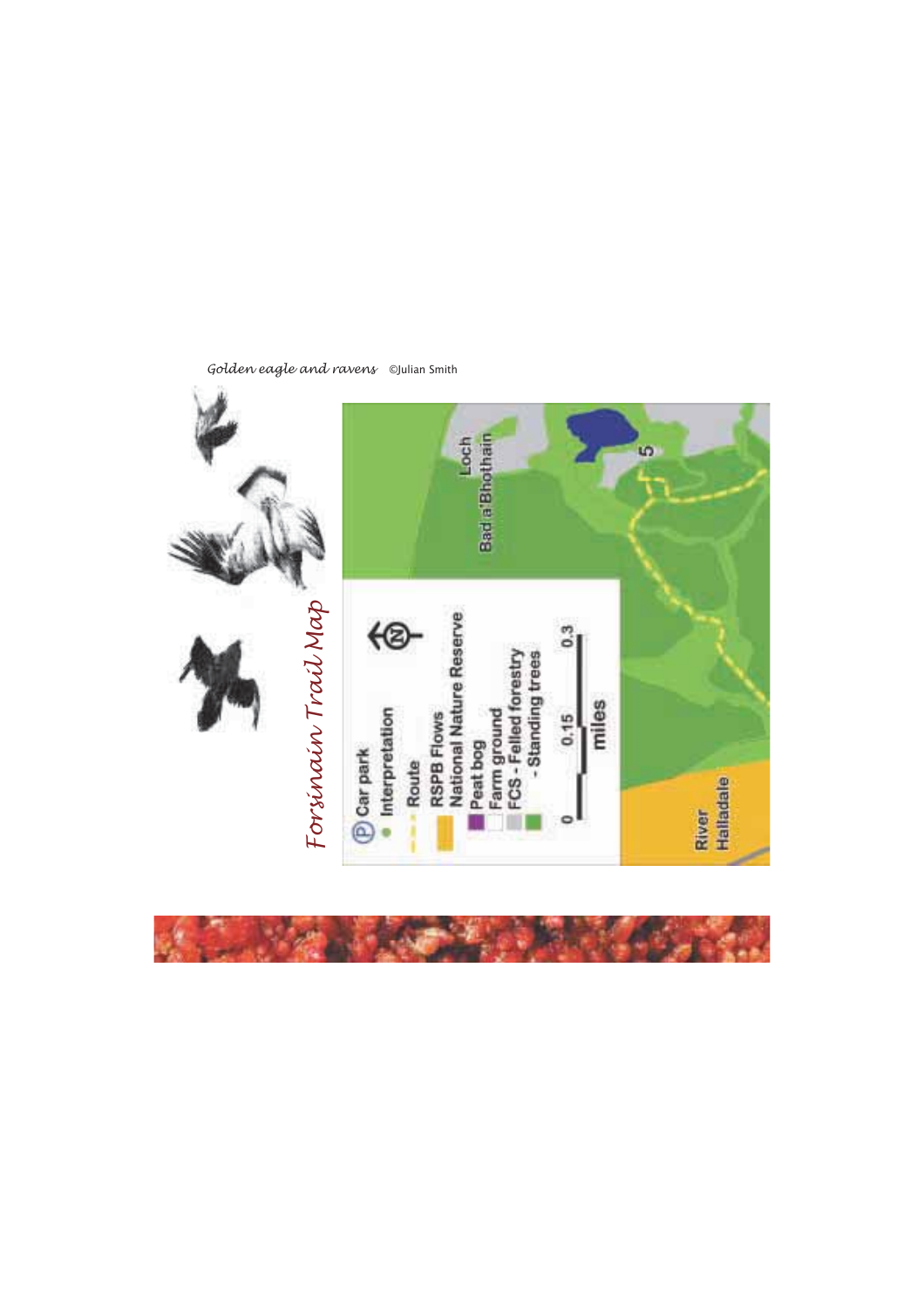

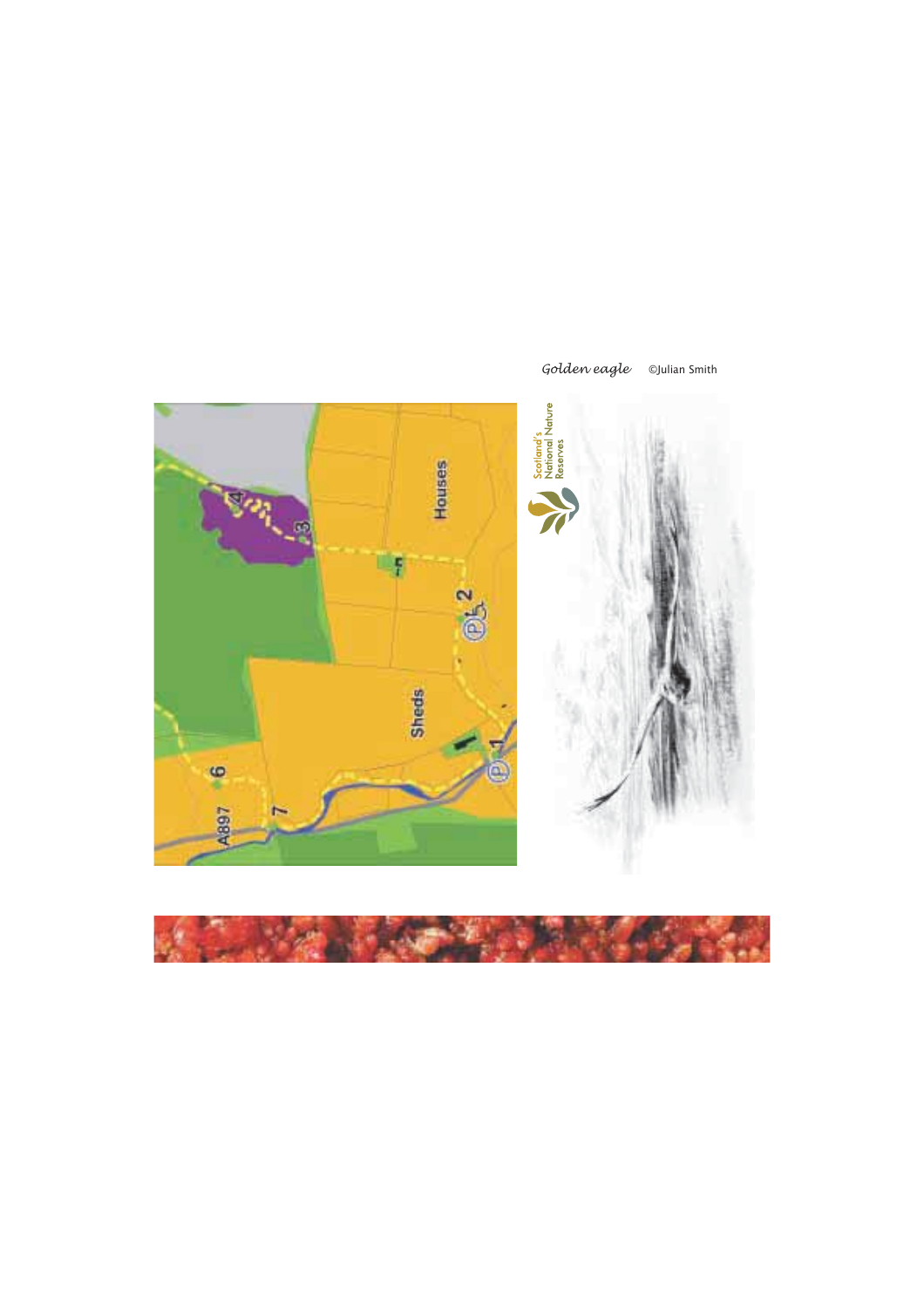

*Bird hide overlooking Loch Bad a' Bhothain* ©Linda Hutton

# *5. Loch Bad a' Bhothain*

The trees around you have been cut down by Forestry Commission Scotland as part of a programme of peatland restoration. This currently involves removing recently planted conifers from the wettest areas of the naturally treeless blanket bog before they become large enough to shrink and crack the peat structure and alter its wildlife.

The small 'island' in the loch is actually a floating nest raft installed to attract red-throated divers. These rare birds spend most of their year at sea feeding on sandeels and other fish, commuting daily to lochs in the safety of the peatlands to feed their young between May and August. Please be as quiet as possible during this period.

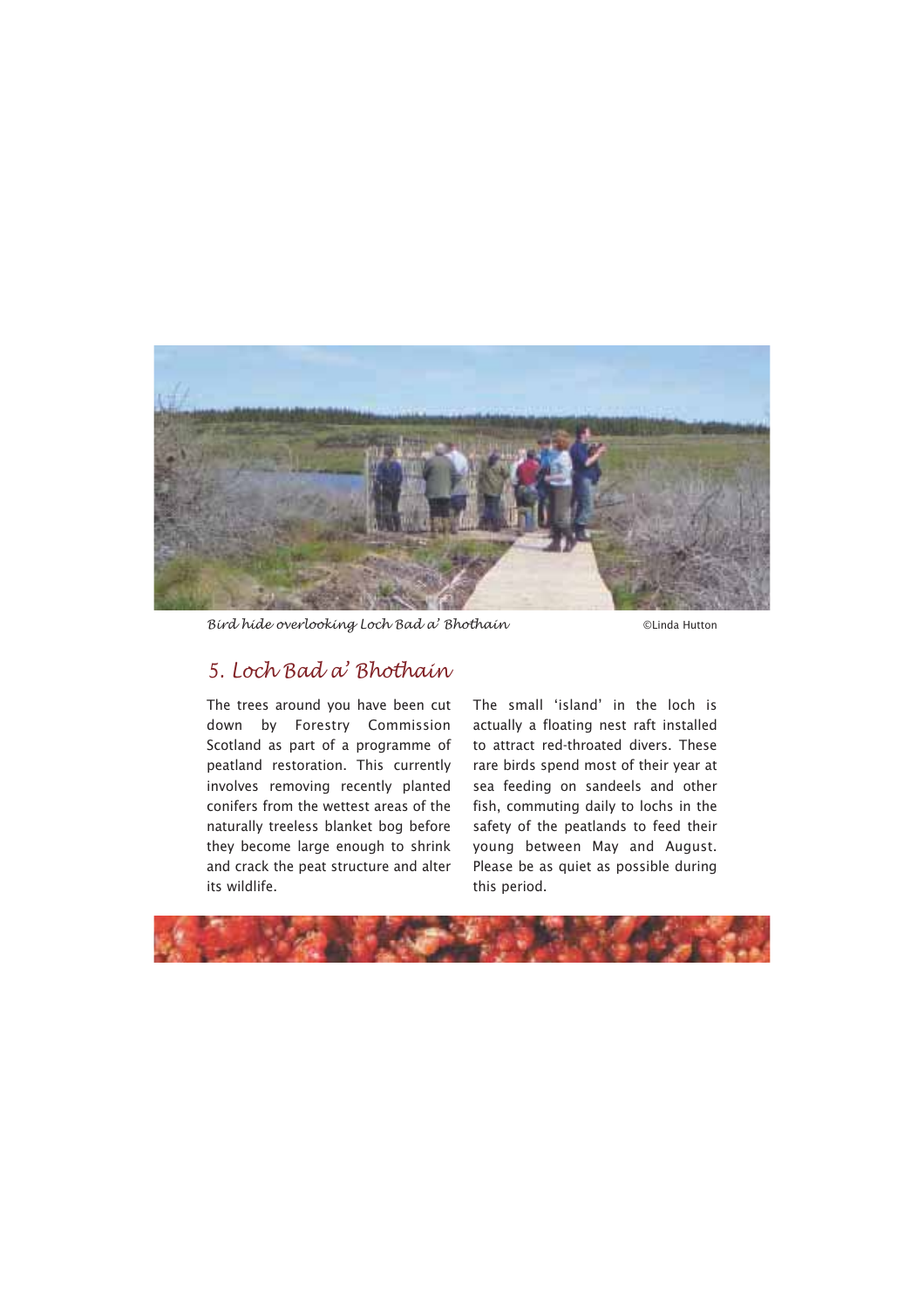### *6. Native Woodland and Peatland*

The wider peatlands of Caithness and Sutherland represent some of the last remaining unspoilt areas in Britain. They contain perhaps the finest and most extensive blanket bog to be found anywhere in the world.

This trail only manages to skirt around its edges in areas where man has had significant impacts, with brief glimpses of its vast wildness beyond. From here can be seen the rolling open bog sitting above the other side of the strath and swathes of conifers planted in the 1980's.

Along the very edges of the River Halladale can be seen the tiny remnants of native woodland (hazel, aspen, birch and rowan) which would have once extended a few hundred metres up the steeper strath slopes to the edge of the

deep blanket peats. Indeed older maps name one of the brackencovered slopes across the river as 'Coille Mhor' (Gaelic for big wood) and these slopes with better soils are where native woodland can be successfully restored as is happening here. Watch out for red deer, hen harrier, merlin, raven & cuckoo.

*Hen harrier* ©Ken Crossan/SNH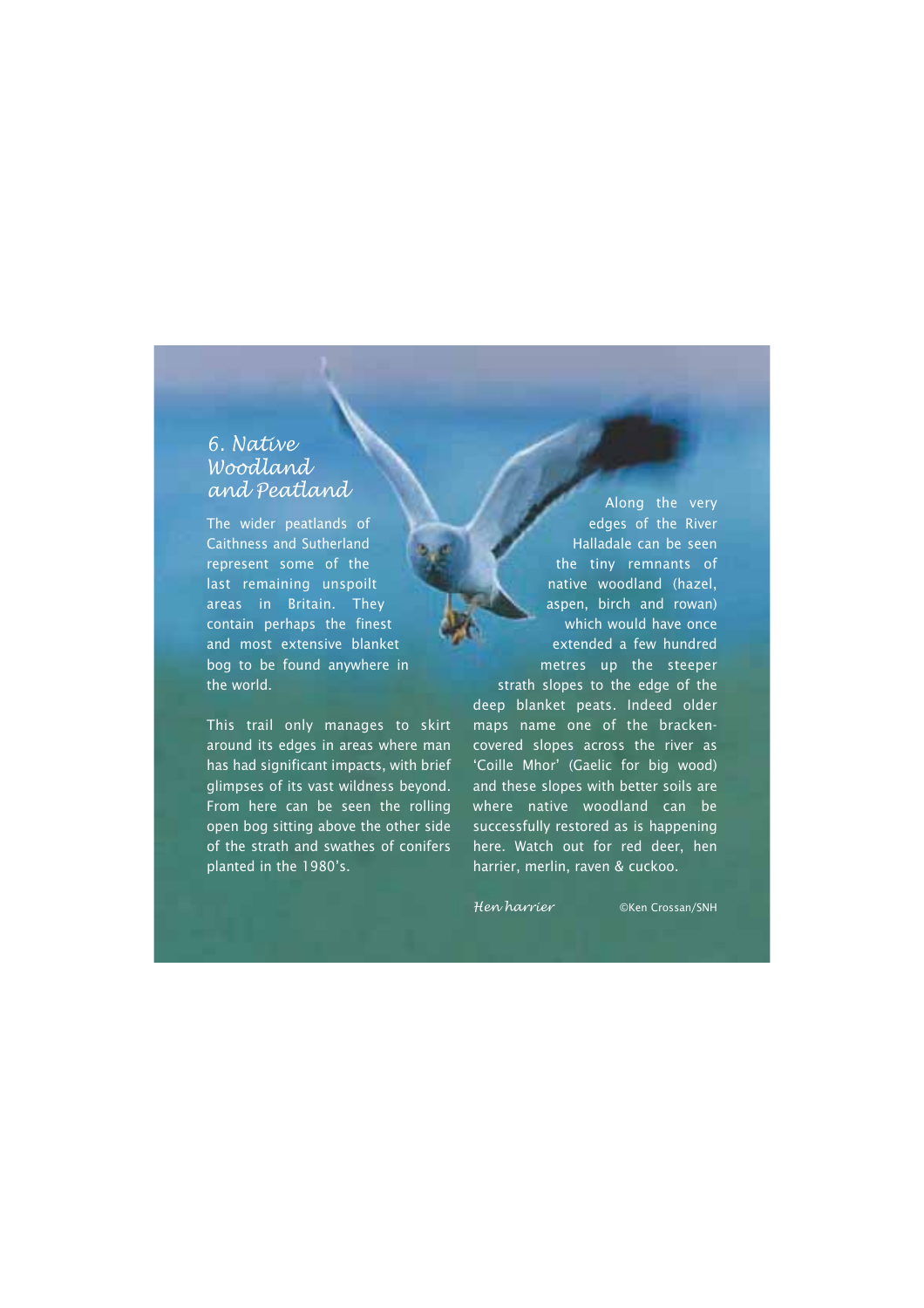

### *7. River Halladale*

Many salmon rivers such as the Halladale have catchments dominated by bog. In addition to the standing pools and lochs further on, rainwater falling on the bog runs off the saturated peat to form fast-flowing burns and rivers. Fertile river straths fed by the flowing waters are home to a rich community of mammals, fish, birds, insects and plants. This spot is

a good place to look out for feeding birds, some of which nest on the peatlands come to the river to feed on water insects and their larvae. Birds regularly seen in spring include: greenshank, common sandpiper, dipper, curlew, hen harrier and shorteared owl. Otters are occasionally spotted and in November the salmon can be seen spawning in the shallow river gravels.

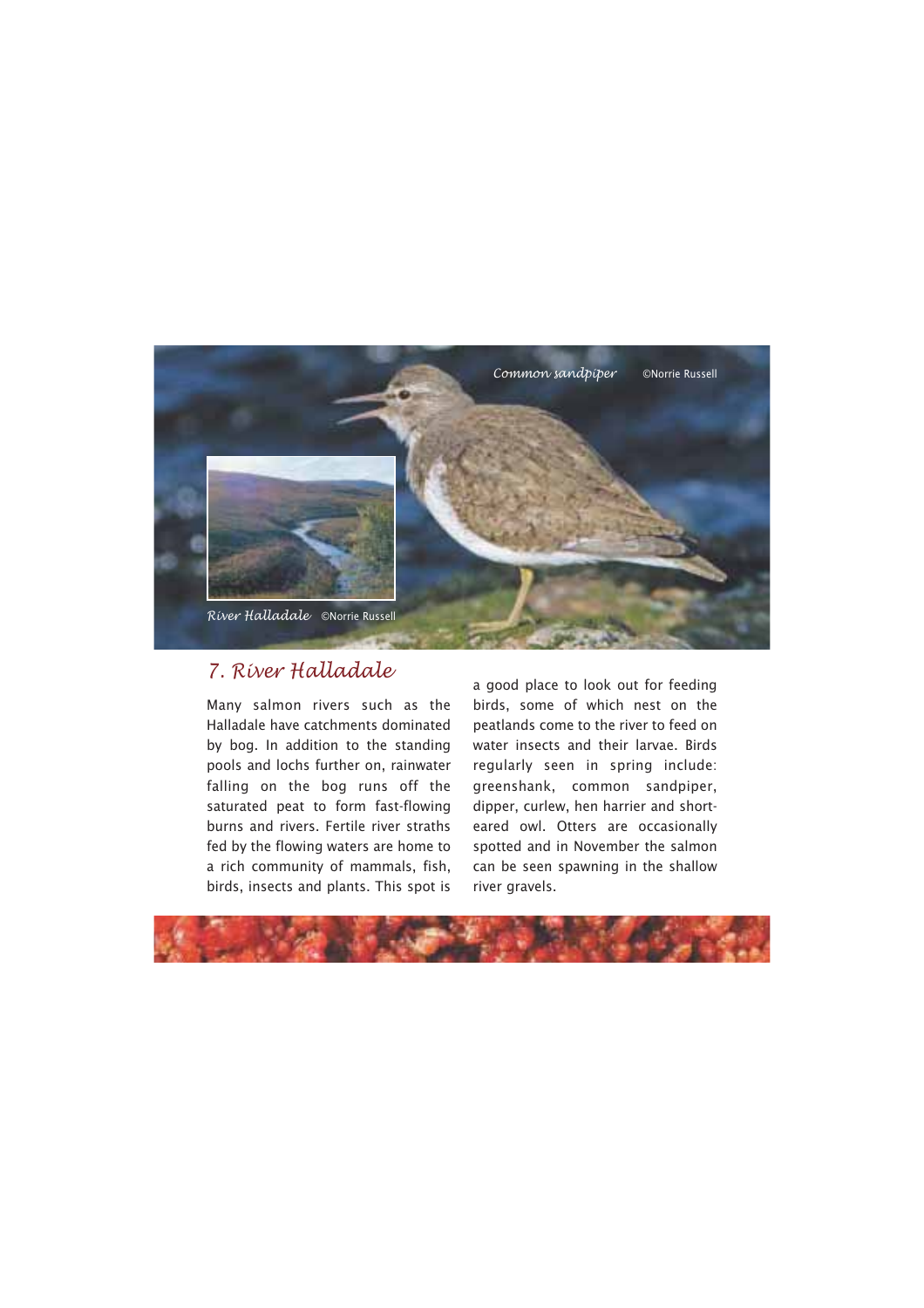# *Why the land is important*

The peatlands of Caithness and Sutherland are a special place of national and international importance. Nowhere else in Britain, and possibly the world, is there such an extensive area of this type of peatland (c400,000ha). Together with associated areas of moorland and open water, large areas of the peatlands are designated as Sites of Special Scientific Interest (SSSI). They are recognised to be of national importance for conservation both as a habitat in their own right and because of the diverse range of rare and unusual breeding birds they support. The designated peatlands are also **part of the Natura 2000 series of sites** (Special Protection Areas and Special Areas of Conservation), which seeks to maintain representative examples of the range of habitats and species *The Caithness peatlands* ©Norrie Russell across the European Union (EU).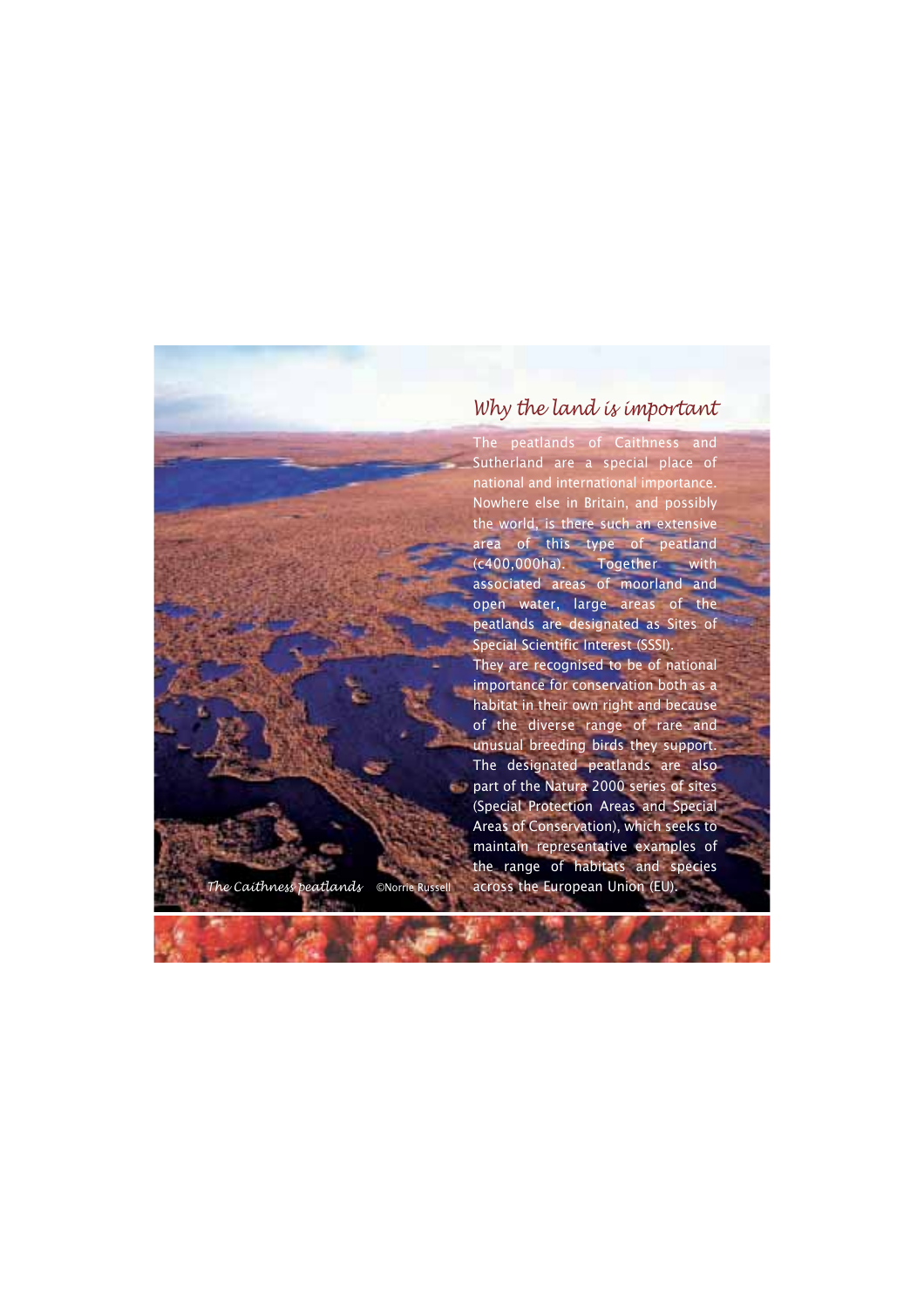## *The Peatlands Partnership's Vision*

Our vision for the peatlands is one of a revitalised landscape, with extensive sweeps of hill and bog intersected by fertile straths. These straths and coastal strips support a mosaic of productive crofts and farms, rivers, forestry and woodland. Above and between the straths lie the worldrenowned peatlands, which, together with their lochs and lochans, support a spectacular assemblage of birds, plants and other wildlife, including

internationally important numbers of raptors, waders and waterfowl. The straths, bogs, hills, lochs, rivers, woodlands and forestry are managed together for the wide range of services they provide and interests they support. No one land use dominates to the detriment of others. Rather there is mutual support, with everything underpinned by a healthy environment, at the centre of which is the great peatland of the north.

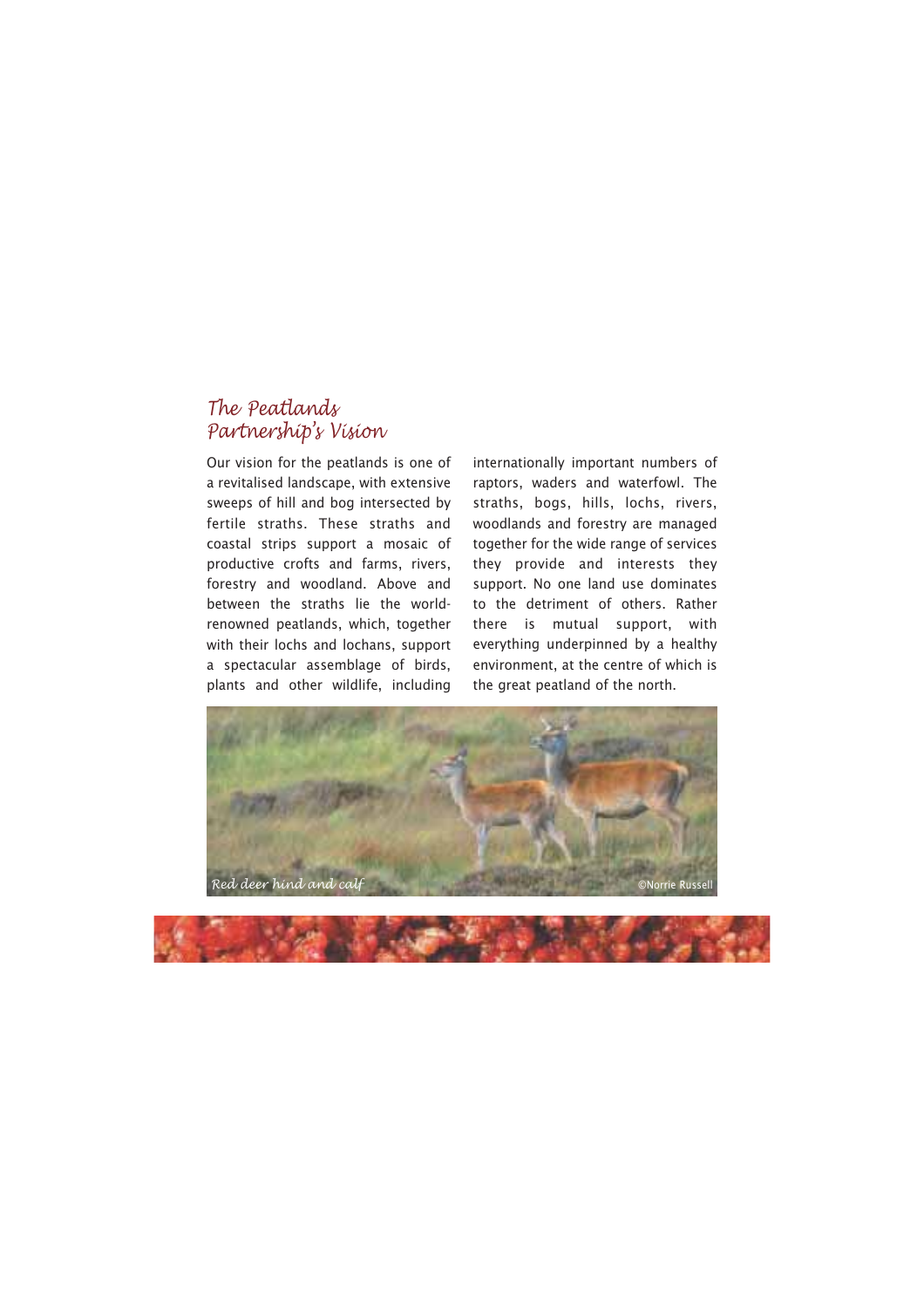

Distance to Trail (miles) From Melvich: 14 From Thurso: 28<br>From Helmsdale: 25<br>From Wick: 49 From Helmsdale: 25 From Wick: 49 From Inverness: 93

# *Produced by : The Peatlands Partnership*

For more information about the Partnership please contact:

Linda Hutton, Peatlands Project Officer: 01847 893104 email: linda.hutton@snh.gov.uk

Other Partnership Contacts:

SNH North Highland: NORTH\_HIGHLAND@snh.gov.uk

Forestry Commission Scotland Malcolm MacDougall: 01862 810359

Royal Society for the Protection of Birds (RSPB) Norrie Russell: 01641 571225



*Hen harriers*

©Julian Smith